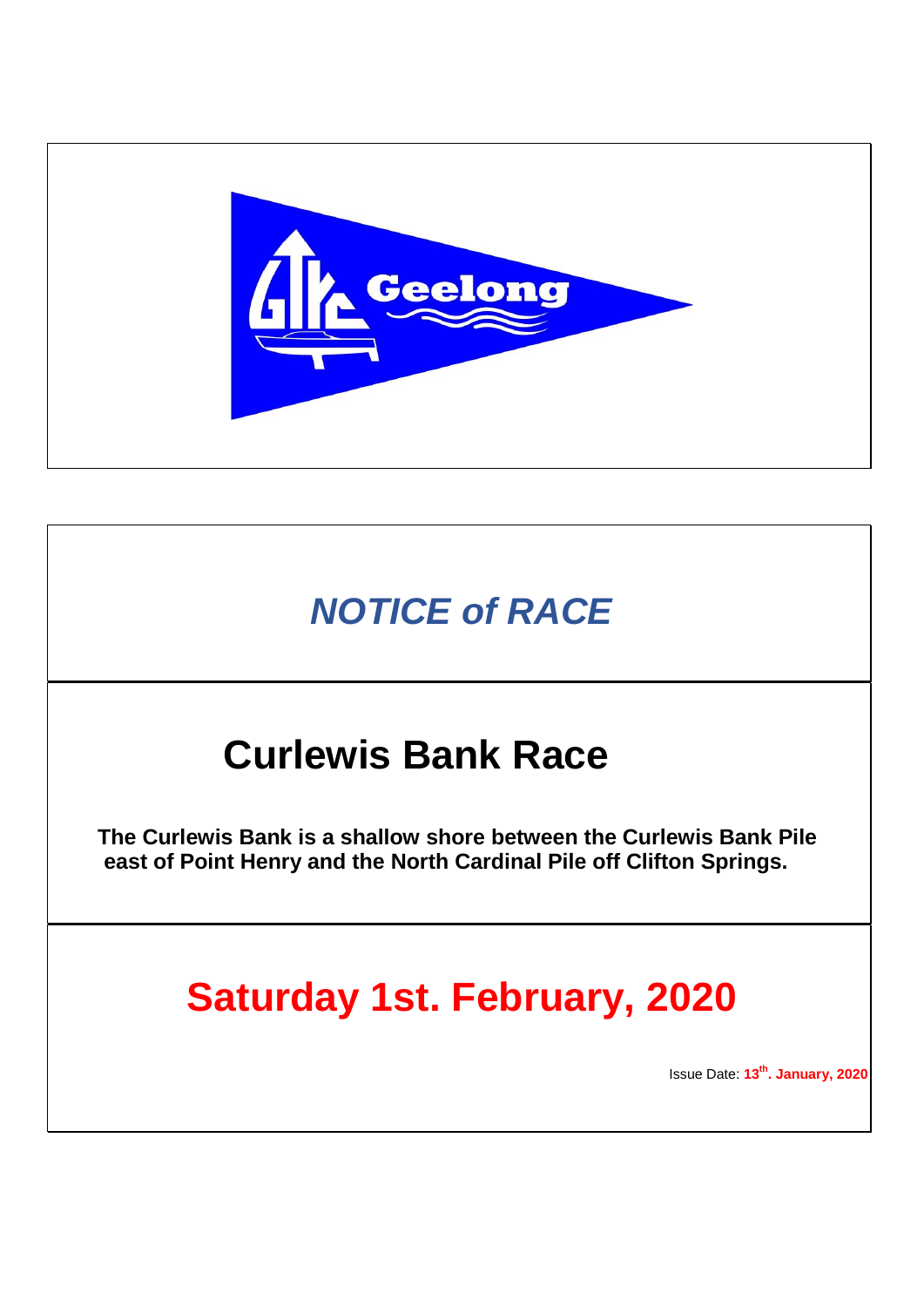## **Curlewis Bank Race Geelong**

# **Saturday 1 st .February 2020 Geelong Trailable Yacht Club (GTYC)**

# **NOTICE OF RACE**

## **1. RULES**

- **1.1.** The regatta will be governed by the rules as defined in *The Racing Rules of Sailing* and the Australian Sailing (AS) Special Regulations Category 5 PLUS VHF transceiver.
- Boats shall maintain a listening watch on the designated race management channel VHF 77 whilst on the water. VHF transceivers may be hand held or permanently installed.
- **1.2.** The person in charge of each boat entered must attend the pre-race safety briefing. It is recommended that all crew attend.
- **1.3.** The sailing instructions will consist of the instructions in RRS Appendix S, Standard Sailing Instructions, and Supplementary Sailing Instructions that will be on the published before the event and will be on the official notice board located at the GTYC Rotunda.

## **2. ADVERTISING**

2.1. Boats may be required to display advertising chosen and supplied by the organising authority.

## **3. ELIGIBILITY AND ENTRY**

- **3.1.** Entry is open to all boats complying with the Australian Trailable Yacht and Sports Boat Rule.
- **3.2.** Eligible boats may enter by completing and submitting the attached Entry Form and Payment prior to 30<sup>th</sup>. January 2020.
- **3.3.** Late entries will be accepted up to 0925, on the day of the race.

## **4. FEES**

- **4.1.** The entry fee is \$30 per boat.
- **4.2.** An additional \$10 fee applies to late entries.

## **5. SCHEDULE**

- **5.1.** Prior to racing, boats are required to register from 0800 to 0925 at the race office located at the GTYC Club House on the day of the race.
- **5.2.** Pre-Race Safety Briefing 0925, on the day of the race.
- **5.3.** Race Schedule:

|   | <b>Division</b>        | <b>Class</b><br>Flag | <b>Warning</b><br><b>Signal</b> |
|---|------------------------|----------------------|---------------------------------|
| 4 | Cruising Non-Spinnaker | E                    | 1025                            |
|   | - All                  |                      |                                 |
| 3 | CBH below 0.700        | E                    | 1025                            |
| 2 | $CRH 0.700 - 0.769$    | F                    | 1040                            |
| 1 | CBH 0.770 or above     | G                    | 1055                            |

## **6. VENUE AND COURSES**

- **6.1.** Appendix A shows the Race Area (inner and outer Corio Bay) and the courses to be sailed.
- **6.2.** The course lengths will be:

Divisions 1 and 2: approx. 19.5 NM Divisions 3 and 4: approx. 15.5 NM

**6.3.** Courses may be changed to suit weather conditions on the day. Check for any changes to Sailing Instructions.

## **7. SCORING**

**7.1.** Races will be scored on Class Based Handicap (CBH).

## **8. PRIZES**

- **8.1.** Prizes will be given for  $1<sup>st</sup>$ ,  $2<sup>nd</sup>$  and  $3<sup>rd</sup>$  on CBH, for each division with three or more starters.
- **8.2.** Additional prizes may be given at the discretion of the organising authority.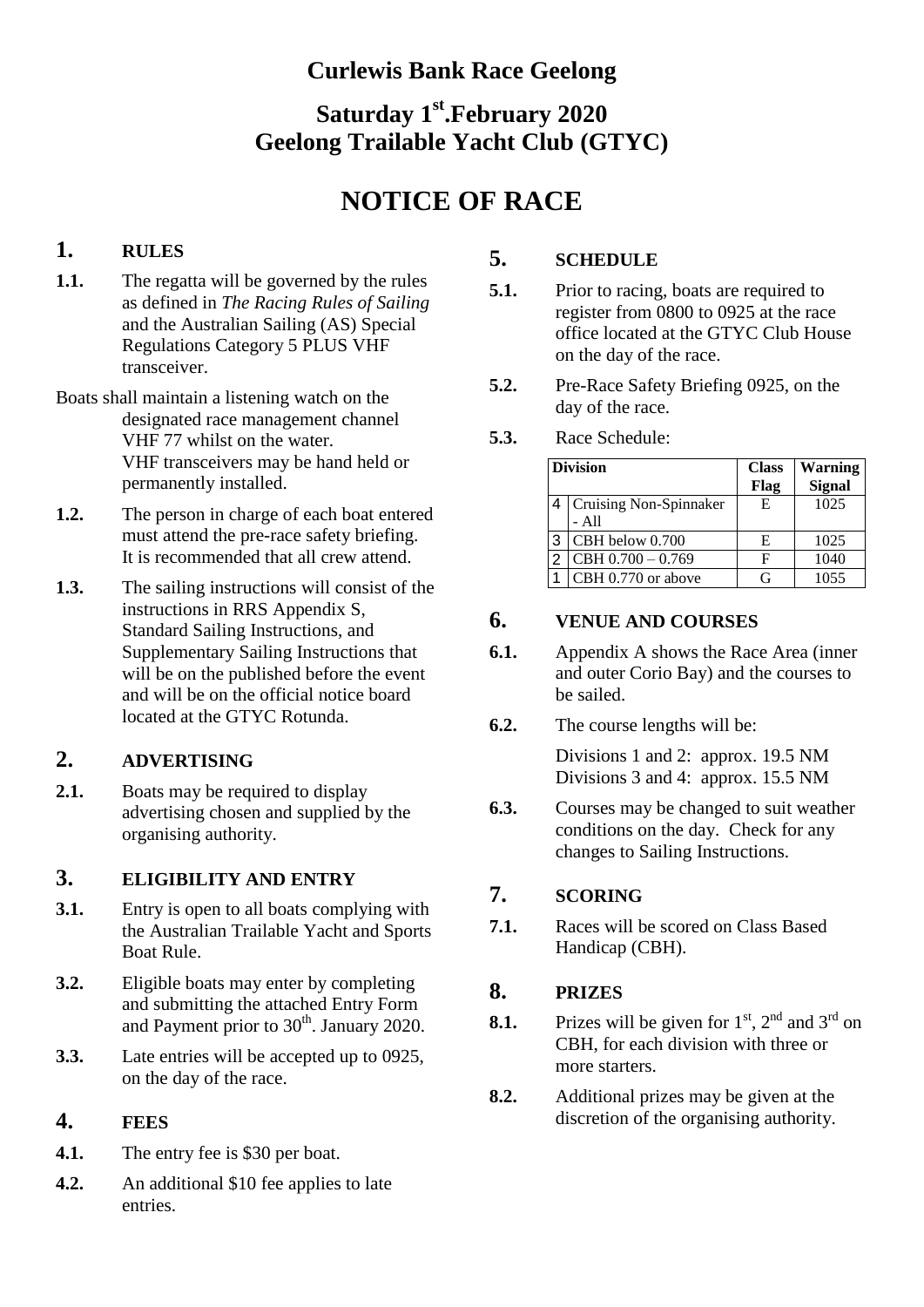## **9. DISCLAIMER OF LIABILITY**

**9.1.** Competitors participate in the regatta entirely at their own risk. See RRS 4, Decision to Race. The organising authority will not accept any liability for material damage or personal injury or death sustained in conjunction with or prior to, during, or after the regatta.

## **10. INSURANCE**

**10.1.** Each participating boat shall be insured with valid third-party liability insurance with a minimum cover of A\$10 Million per incident or the equivalent.

## **11. FURTHER INFORMATION**

#### **11.1.** For further information please contact:

| Name:                    | John Mole                   |  |  |  |
|--------------------------|-----------------------------|--|--|--|
| Phone:                   | 0411 142 917                |  |  |  |
|                          | Email: jamole64@bigpond.com |  |  |  |
| Website: www.gtyc.com.au |                             |  |  |  |

## **Appendix A**

## **Curlewis Bank Race Course Diagram**

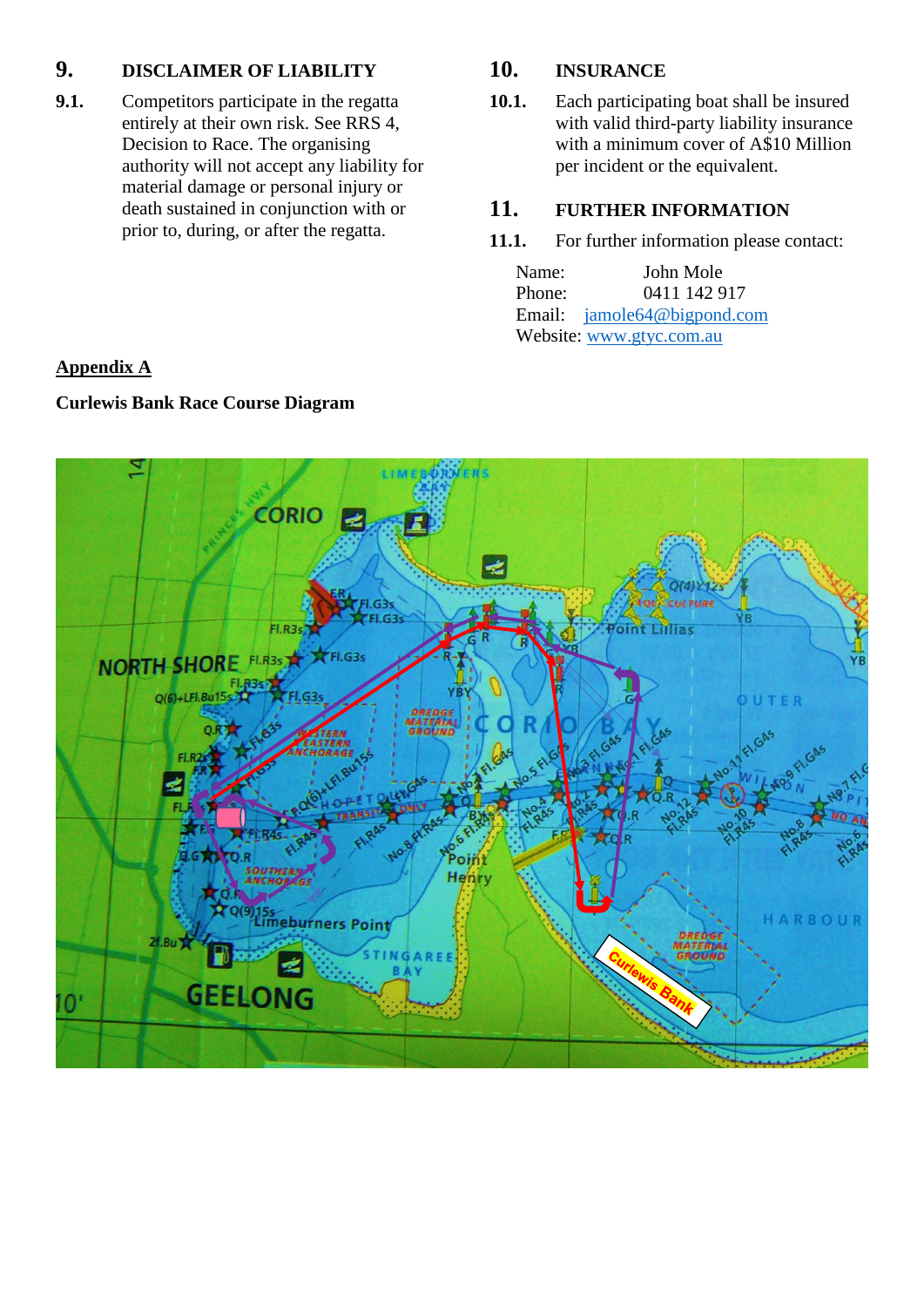# **Entry Form 2020 GTYC Curlewis Bank Geelong Race**

| Colour: Hull: __________________Deck: ___________________Mainsail Nº: ___________                                                                                                                                              |                                                |                                                                                                                                                                                                                               |   |         |  |
|--------------------------------------------------------------------------------------------------------------------------------------------------------------------------------------------------------------------------------|------------------------------------------------|-------------------------------------------------------------------------------------------------------------------------------------------------------------------------------------------------------------------------------|---|---------|--|
|                                                                                                                                                                                                                                |                                                | CBH: Class: Class: Class: Class: Class: Class: Class: Class: Class: Class: Class: Class: Class: Class: Class: Class: Class: Class: Class: Class: Class: Class: Class: Class: Class: Class: Class: Class: Class: Class: Class: |   |         |  |
|                                                                                                                                                                                                                                |                                                | Owner/Skipper's name: _________________________________Division entered: ________                                                                                                                                             |   |         |  |
|                                                                                                                                                                                                                                |                                                |                                                                                                                                                                                                                               |   |         |  |
|                                                                                                                                                                                                                                |                                                |                                                                                                                                                                                                                               |   |         |  |
| On-board mobile phone Nº: _______________Email address:_________________________                                                                                                                                               |                                                |                                                                                                                                                                                                                               |   |         |  |
|                                                                                                                                                                                                                                |                                                |                                                                                                                                                                                                                               |   |         |  |
| Crew names and emergency phone Nos:                                                                                                                                                                                            |                                                |                                                                                                                                                                                                                               |   |         |  |
|                                                                                                                                                                                                                                |                                                |                                                                                                                                                                                                                               |   |         |  |
| 2. Phone: The Phone: The Phone Phone Phone Phone Phone Phone Phone Phone Phone Phone Phone Phone Phone Phone Phone Phone Phone Phone Phone Phone Phone Phone Phone Phone Phone Phone Phone Phone Phone Phone Phone Phone Phone |                                                |                                                                                                                                                                                                                               |   |         |  |
| 3.                                                                                                                                                                                                                             |                                                |                                                                                                                                                                                                                               |   |         |  |
|                                                                                                                                                                                                                                |                                                |                                                                                                                                                                                                                               |   |         |  |
| Entry Fee: Entry received prior to 30 <sup>th</sup> . January, 2020:                                                                                                                                                           |                                                |                                                                                                                                                                                                                               |   | \$30.00 |  |
| <b>OR</b>                                                                                                                                                                                                                      | entry received after $30^{th}$ . January, 2020 |                                                                                                                                                                                                                               | S | 40.00   |  |

**Payment: Cheque payable to GTYC mailed to GTYC Curlewis, PO Box 899, Geelong Vic. 3220. Or Direct Deposit with name and Q2G to Geelong Trailable Yacht Club Inc; BSB 063512; A/c No. 0091 3771**

#### **I hereby:**

| 1. Declare that entered yacht conforms to the class rules requirements for the CBH claimed, or the yacht varies from |  |
|----------------------------------------------------------------------------------------------------------------------|--|
| class rules and or CBH as per the attached certification.                                                            |  |

- 2. Declare that I will not hold GTYC Inc. or any associated party liable for material damage or personal injury or death sustained in conjunction with, prior to, during or after the race.
- 3. Agree to sail in fair competition under Class Rules, the Racing Rules of Sailing as amended by the Sailing Instructions.
- 4. Declare that all information provided is true and correct and that I will make my yacht available for measuring upon request by a member of the Race Committee.
- 5. Acknowledge and understand that Rule 4,"Decision to Race", places the sole responsibility on the boat for deciding whether or not to start, or to continue racing.
- 6**.** Declare that my yacht is covered by third party liability insurance of at least \$10M.

**Signed** \_\_\_\_\_\_\_\_\_\_\_\_\_\_\_\_\_\_\_\_\_\_\_\_\_\_\_\_\_\_Skipper/Owner Dated\_\_\_/\_\_\_/ 2020

**Post to: The Secretary, Geelong Trailable Yacht Club Inc. P.O. Box 899, Geelong. 3220 or email to secretary@gtyc.com.au**